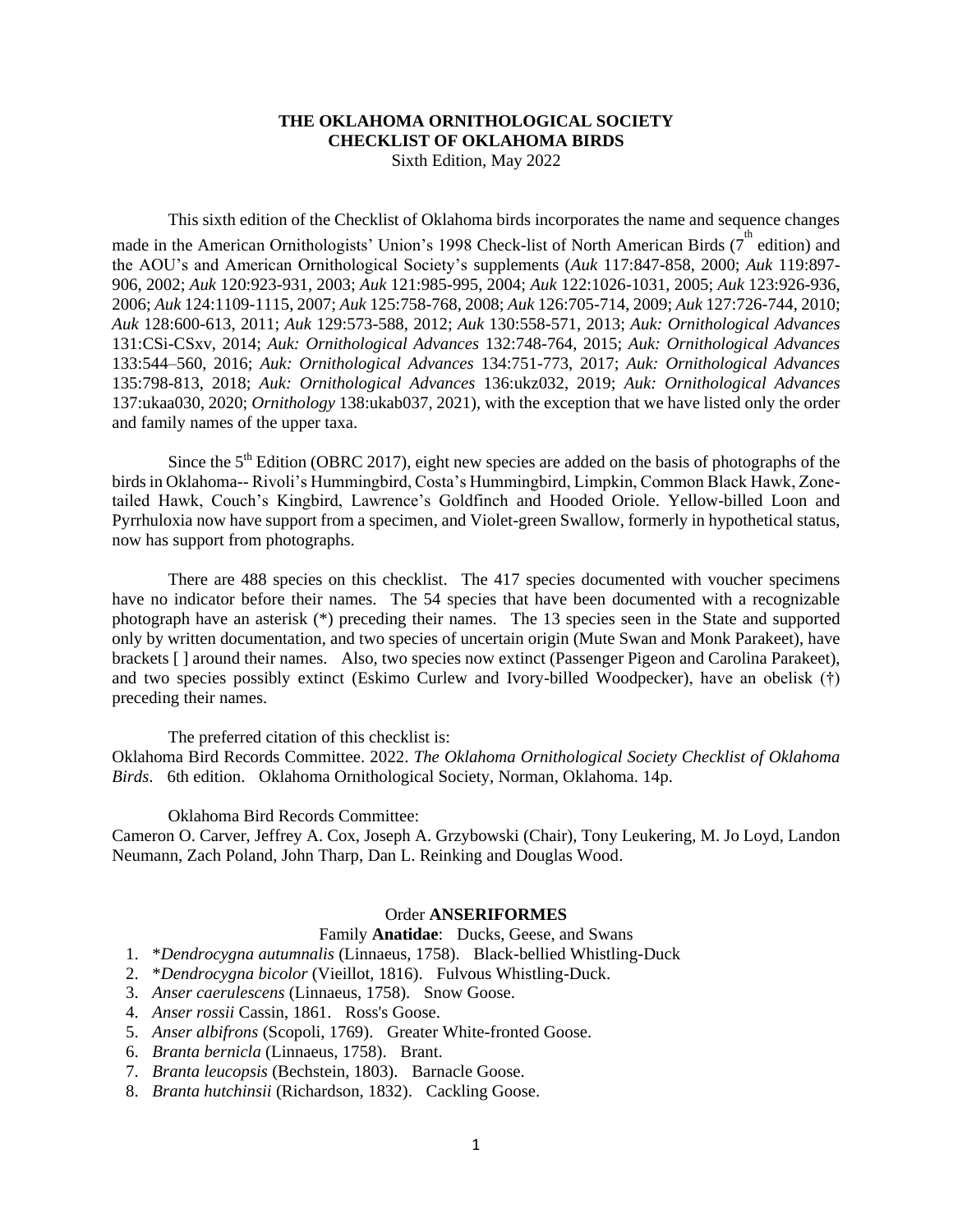- 9. *Branta canadensis* (Linnaeus, 1758). Canada Goose.
- 10. [*Cygnus olor* (Gmelin, 1789). Mute Swan.]
- 11. *Cygnus buccinator* Richardson, 1831. Trumpeter Swan.
- 12. *Cygnus columbianus* (Ord, 1815). Tundra Swan.
- 13. *Aix sponsa* (Linnaeus, 1758). Wood Duck.
- 14. [*Sibirionetta formosa* (Georgi, 1775). Baikal Teal.]
- 15. \**Spatula querquedula* (Linnaeus, 1758). Garganey.
- 16. *Spatula discors* (Linnaeus, 1766). Blue-winged Teal.
- 17. *Spatula cyanoptera* (Vieillot, 1816). Cinnamon Teal.
- 18. *Spatula clypeata* (Linnaeus, 1758). Northern Shoveler.
- 19. *Mareca strepera* (Linnaeus, 1758). Gadwall.
- 20. \**Mareca penelope* (Linnaeus, 1758). Eurasian Wigeon.
- 21. *Mareca americana* (Gmelin, 1789). American Wigeon.
- 22. *Anas platyrhynchos* Linnaeus, 1758. Mallard.
- 23. *Anas rubripes* Brewster, 1902. American Black Duck.
- 24. *Anas fulvigula* Ridgway, 1874. Mottled Duck.
- 25. *Anas acuta* Linnaeus, 1758. Northern Pintail.
- 26. *Anas crecca* Linnaeus, 1758. Green-winged Teal.
- 27. *Aythya valisineria* (Wilson, 1814). Canvasback.
- 28. *Aythya americana* (Eyton, 1838). Redhead.
- 29. *Aythya collaris* (Donovan, 1809). Ring-necked Duck.
- 30. *Aythya marila* (Linnaeus, 1761). Greater Scaup.
- 31. *Aythya affinis* (Eyton, 1838). Lesser Scaup.
- 32. *Melanitta perspicillata* (Linnaeus, 1758). Surf Scoter.
- 33. *Melanitta deglandi* (Linnaeus, 1758). White-winged Scoter.
- 34. *Melanitta americana* (Swainson, 1832). Black Scoter.
- 35. *Clangula hyemalis* (Linnaeus, 1758). Long-tailed Duck.
- 36. *Bucephala albeola* (Linnaeus, 1758). Bufflehead.
- 37. *Bucephala clangula* (Linnaeus, 1758). Common Goldeneye.
- 38. *Bucephala islandica* (Gmelin, 1789). Barrow's Goldeneye.
- 39. *Lophodytes cucullatus* (Linnaeus, 1758). Hooded Merganser.
- 40. *Mergus merganser* Linnaeus, 1758. Common Merganser.
- 41. *Mergus serrator* Linnaeus, 1758. Red-breasted Merganser.
- 42. \**Nomonyx dominicus* (Linnaeus 1766). Masked Duck.
- 43. *Oxyura jamaicensis* (Gmelin, 1789). Ruddy Duck.

# Order **GALLIFORMES**

# Family **Odontophoridae**: New World Quail

- 44. *Colinus virginianus* (Linnaeus, 1758). Northern Bobwhite.
- 45. *Callipepla squamata* (Vigors, 1830). Scaled Quail.

#### Family **Phasianidae**: Partridges, Grouse, Turkeys, and Old World Quail

- 46. *Meleagris gallopavo* Linnaeus, 1758. Wild Turkey.
- 47. [*Centrocercus minimus* Young, Braun, Oyler-McCance, Hupp, and Quinn, 2000. Gunnison Sage-Grouse.]
- 48. [*Tympanuchus phasianellus* (Linnaeus, 1758). Sharp-tailed Grouse.]
- 49. *Tympanuchus cupido* (Linnaeus, 1758). Greater Prairie-Chicken.
- 50. *Tympanuchus pallidicinctus* (Ridgway, 1873). Lesser Prairie-Chicken.
- 51. *Phasianus colchicus* Linnaeus, 1758. Ring-necked Pheasant.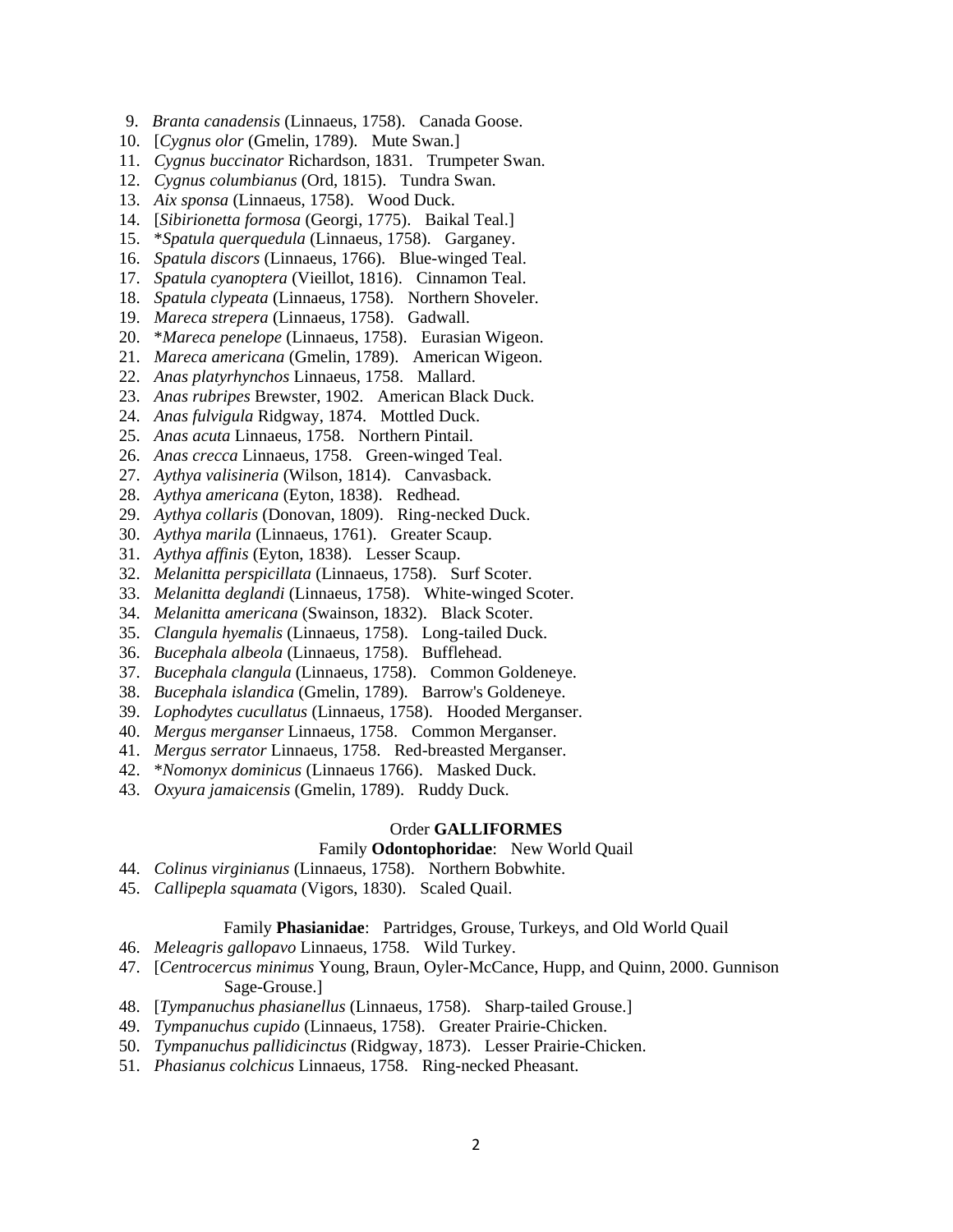# Order **PODICIPEDIFORMES**

# Family **Podicipedidae**: Grebes

- 52. \**Tachybaptus dominicus* (Linnaeus, 1766). Least Grebe.
- 53. *Podilymbus podiceps* (Linnaeus, 1758). Pied-billed Grebe.
- 54. *Podiceps auritus* (Linnaeus, 1758). Horned Grebe.
- 55. \**Podiceps grisegena* (Boddaert, 1783). Red-necked Grebe.
- 56. *Podiceps nigricollis* Brehm, 1831. Eared Grebe.
- 57. *Aechmophorus occidentalis* (Lawrence, 1858). Western Grebe.
- 58. \**Aechmophorus clarkii* (Lawrence, 1858). Clark's Grebe.

### Order **COLUMBIFORMES**

## Family **Columbidae**: Pigeons and Doves

- 59. *Columba livia* Gmelin, 1789. Rock Pigeon.
- 60. *Patagioenas fasciata* (Say, 1822). Band-tailed Pigeon.
- 61. *Streptopelia decaocto* (Frivaldszky, 1838). Eurasian Collared-Dove.
- 62. †*Ectopistes migratorius* (Linnaeus, 1766). Passenger Pigeon.
- 63. *Columbina inca* (Lesson, 1847). Inca Dove.
- 64. *Columbina passerina* (Linnaeus, 1758). Common Ground Dove.
- 65. *Zenaida asiatica* (Linnaeus, 1758). White-winged Dove.
- 66. *Zenaida macroura* (Linnaeus, 1758). Mourning Dove.

# Order **CUCULIFORMES**

### Family **Cuculidae**: Cuckoos, Roadrunners, and Anis

- 67. *Crotophaga sulcirostris* Swainson, 1827. Groove-billed Ani.
- 68. *Geococcyx californianus* (Lesson, 1829). Greater Roadrunner.
- 69. *Coccyzus americanus* (Linnaeus, 1758). Yellow-billed Cuckoo.
- 70. *Coccyzus erythropthalmus* (Wilson, 1811). Black-billed Cuckoo.

## Order **CAPRIMULGIFORMES**

# Family **Caprimulgidae**: Nightjars

- 71. *Chordeiles acutipennis* (Hermann, 1783). Lesser Nighthawk.
- 72. *Chordeiles minor* (Forster, 1771). Common Nighthawk.
- 73. *Phalaenoptilus nuttallii* (Audubon, 1844). Common Poorwill.
- 74. *Antrostomus carolinensis* (Gmelin, 1789). Chuck-will's-widow.
- 75. *Antrostomus vociferus* (Wilson, 1812). Eastern Whip-poor-will.

#### Order **APODIFORMES**

#### Family **Apodidae**: Swifts

- 76. *Chaetura pelagica* (Linnaeus, 1758). Chimney Swift.
- 77. [*Aeronautes saxatalis* (Woodhouse, 1853). White-throated Swift.]

## Family **Trochilidae**: Hummingbirds

- 78. \**Colibri thalassinus* (Swainson, 1827). Mexican Violetear.
- 79. \**Eugenes fulgens* (Swainson, 1827). Rivoli's Hummingbird.
- 80. [*Lampornis clemenciae* (Lesson, 1829). Blue-throated Mountain-gem.]
- 81. *Archilochus colubris* (Linnaeus, 1758). Ruby-throated Hummingbird.
- 82. *Archilochus alexandri* (Bourcier and Mulsant, 1846). Black-chinned Hummingbird.
- 83. *Calypte anna* (Lesson, 1829). Anna's Hummingbird.
- 84. \**Calypte costae* (Bourcier, 1839). Costa's Hummingbird.
- 85. \**Selasphorus calliope* (Gould, 1847). Calliope Hummingbird.
- 86. *Selasphorus rufus* (Gmelin, 1788). Rufous Hummingbird.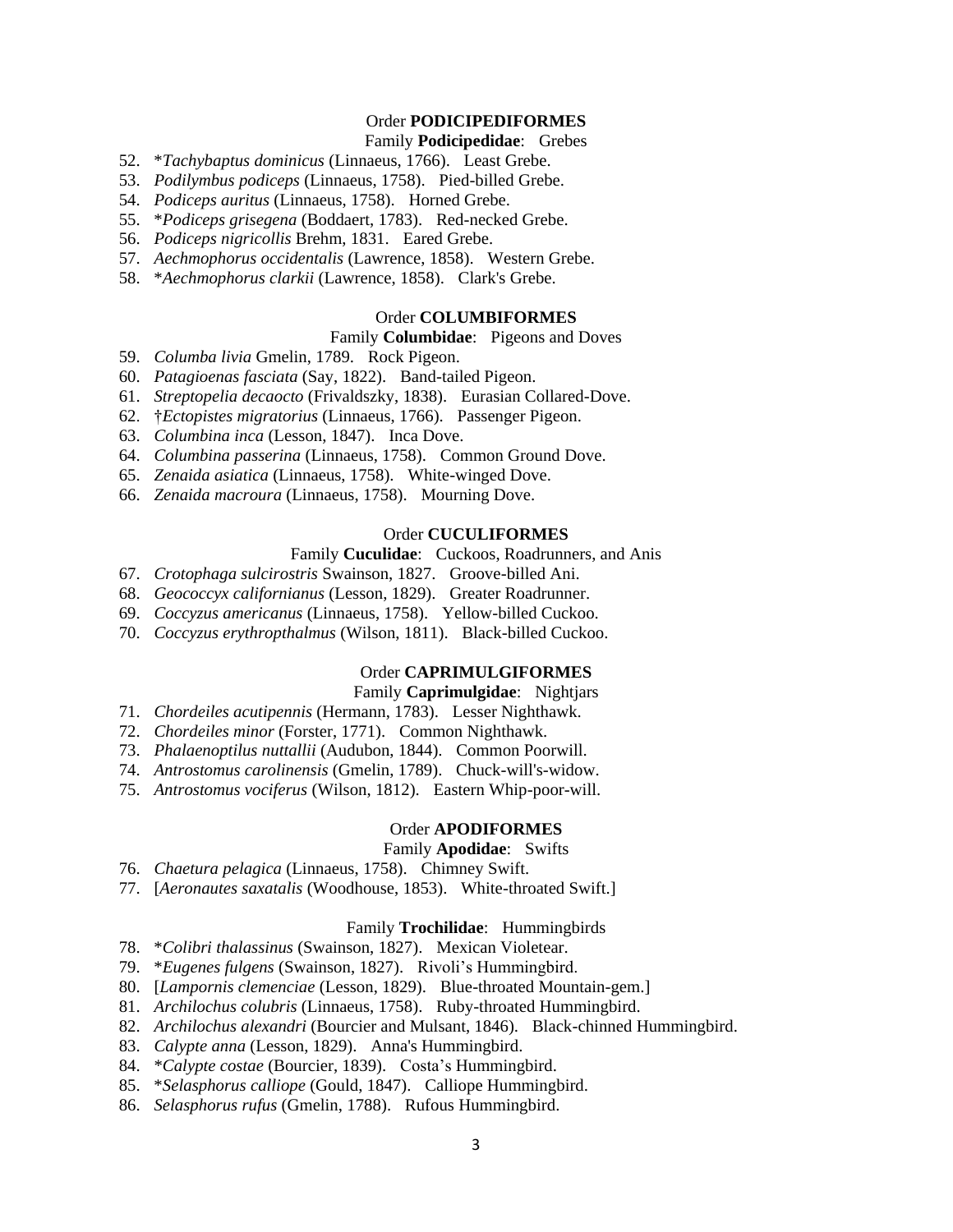- 87. \**Selasphorus platycercus* (Swainson, 1827). Broad-tailed Hummingbird.
- 88. *\*Cynanthus latirostris* Swainson, 1827. Broad-billed Hummingbird.

#### Order **GRUIFORMES**

#### Family **Rallidae**: Rails, Gallinules, and Coots

- 89. *Rallus elegans* Audubon, 1834. King Rail.
- 90. *Rallus limicola* Vieillot, 1819. Virginia Rail.
- 91. *Porzana carolina* (Linnaeus, 1758). Sora.
- 92. *Gallinula galeata* (Lichtenstein, 1818). Common Gallinule.
- 93. *Fulica americana* Gmelin, 1789. American Coot.
- 94. *Porphyrio martinicus* (Linnaeus, 1766). Purple Gallinule.
- 95. *Coturnicops noveboracensis* (Gmelin, 1789). Yellow Rail.
- 96. *Laterallus jamaicensis* (Gmelin, 1789). Black Rail.

Family Aramidae: Limpkins

97. \**Aramus guarauna* (Linnaeus, 1766). Limpkin.

#### Family **Gruidae**: Cranes

- 98. *Antigone canadensis* (Linnaeus, 1758). Sandhill Crane.
- 99. \**Grus grus* (Linnaeus, 1758). Common Crane.
- 100. *Grus americana* (Linnaeus, 1758). Whooping Crane.

### Order **CHARADRIIFORMES**

# Family **Recurvirostridae**: Stilts and Avocets

- 101. *Himantopus mexicanus* (Müller, 1776). Black-necked Stilt.
- 102. *Recurvirostra americana* Gmelin, 1789. American Avocet.

#### Family **Charadriidae**: Lapwings and Plovers

- 103. *Pluvialis squatarola* (Linnaeus, 1758). Black-bellied Plover.
- 104. *Pluvialis dominica* (Müller, 1776). American Golden-Plover.
- 105. *Charadrius vociferus* Linnaeus, 1758. Killdeer.
- 106. *Charadrius semipalmatus* Bonaparte, 1825. Semipalmated Plover.
- 107. *Charadrius melodus* Ord, 1824. Piping Plover.
- 108. \**Charadrius wilsonia* Ord, 1814. Wilson's Plover.
- 109. *Charadrius montanus* Townsend, 1837. Mountain Plover.
- 110. *Charadrius nivosus* (Cassin, 1858). Snowy Plover.

#### Family **Scolopacidae**: Sandpipers

- 111. *Bartramia longicauda* (Bechstein, 1812). Upland Sandpiper.
- 112. *Numenius phaeopus* (Linnaeus, 1758). Whimbrel.
- 113. †*Numenius borealis* (Forster, 1772). Eskimo Curlew.
- 114. *Numenius americanus* Bechstein, 1812. Long-billed Curlew.
- 115. *Limosa haemastica* (Linnaeus, 1758). Hudsonian Godwit.
- 116. *Limosa fedoa* (Linnaeus, 1758). Marbled Godwit.
- 117. *Arenaria interpres* (Linnaeus, 1758). Ruddy Turnstone.
- 118. *Calidris canutus* (Linnaeus, 1758). Red Knot.
- 119. \**Calidris pugnax* (Linnaeus, 1758). Ruff.
- 120. *Calidris himantopus* (Bonaparte, 1826). Stilt Sandpiper.
- 121. [*Calidris ferruginea* (Pontoppidan, 1763). Curlew Sandpiper.]
- 122. *Calidris alba* (Pallas, 1764). Sanderling.
- 123. *Calidris alpina* (Linnaeus, 1758). Dunlin.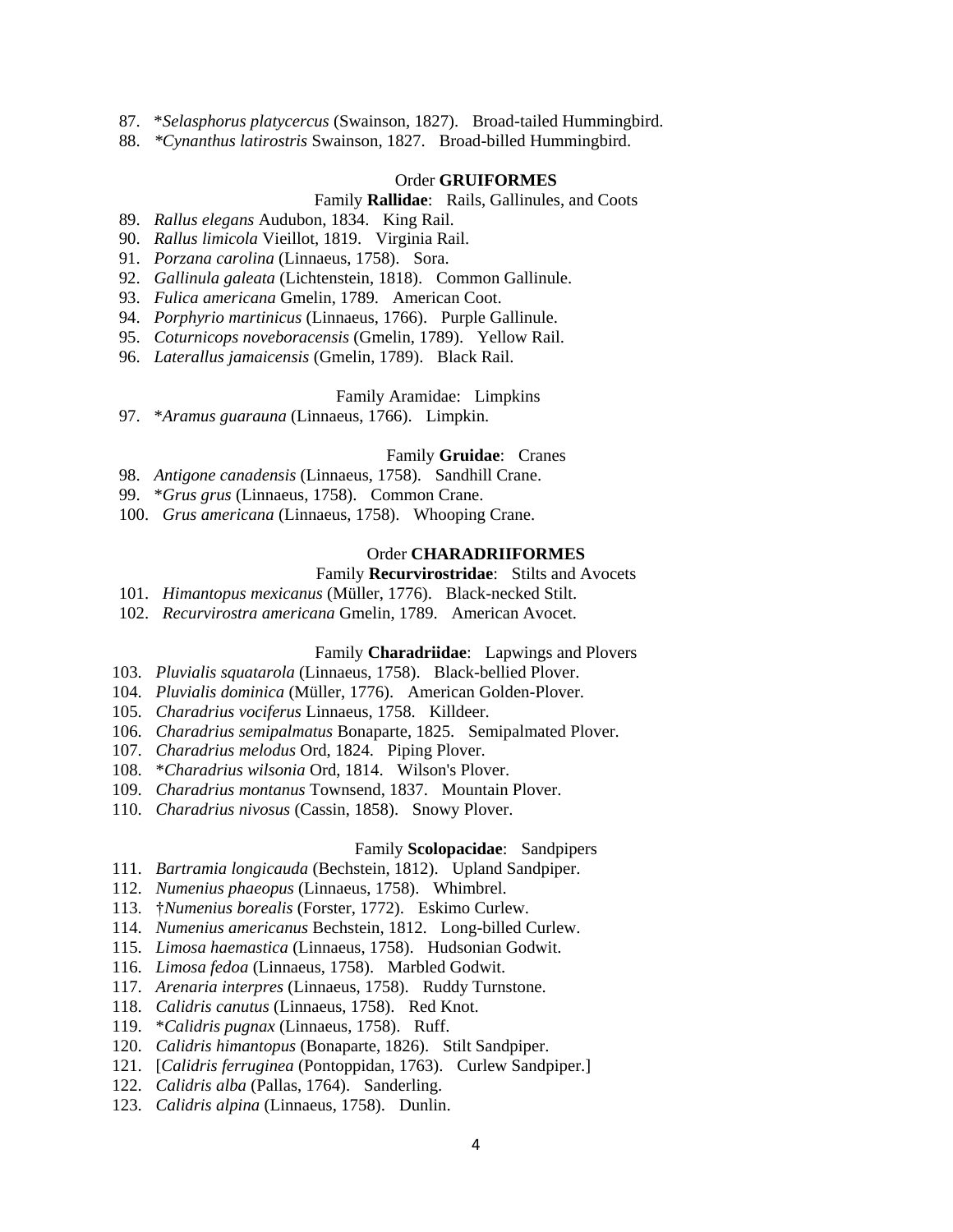- 124. \**Calidris maritima* (Brünnich, 1764). Purple Sandpiper.
- 125. *Calidris bairdii* (Coues, 1861). Baird's Sandpiper.
- 126. *Calidris minutilla* (Vieillot, 1819). Least Sandpiper.
- 127. *Calidris fuscicollis* (Vieillot, 1819). White-rumped Sandpiper.
- 128. *Calidris subruficollis* (Vieillot, 1819). Buff-breasted Sandpiper.
- 129. *Calidris melanotos* (Vieillot, 1819). Pectoral Sandpiper.
- 130. *Calidris pusilla* (Linnaeus, 1766). Semipalmated Sandpiper.
- 131. *Calidris mauri* (Cabanis, 1857). Western Sandpiper.
- 132. *Limnodromus griseus* (Gmelin, 1789). Short-billed Dowitcher.
- 133. *Limnodromus scolopaceus* (Say, 1822). Long-billed Dowitcher.
- 134. *Scolopax minor* Gmelin, 1789. American Woodcock.
- 135. *Gallinago delicata* Ord, 1825. Wilson's Snipe.
- 136. *Actitis macularius* (Linnaeus, 1766). Spotted Sandpiper.
- 137. *Tringa solitaria* Wilson, 1813. Solitary Sandpiper.
- 138. *Tringa flavipes* (Gmelin, 1789). Lesser Yellowlegs.
- 139. *Tringa semipalmata* (Gmelin, 1789). Willet.
- 140. *Tringa melanoleuca* (Gmelin, 1789). Greater Yellowlegs.
- 141. *Phalaropus tricolor* (Vieillot, 1819). Wilson's Phalarope.
- 142. *Phalaropus lobatus* (Linnaeus, 1758). Red-necked Phalarope.
- 143. *Phalaropus fulicarius* (Linnaeus, 1758). Red Phalarope.

# Family **Stercorariidae:** Skuas and Jaegers

- 144. \**Stercorarius maccormicki* Saunders, 1893. South Polar Skua.
- 145. *Stercorarius pomarinus* (Temminck, 1815). Pomarine Jaeger.
- 146. *Stercorarius parasiticus* (Linnaeus, 1758). Parasitic Jaeger.
- 147. *\*Stercorarius longicaudus* Vieillot, 1819. Long-tailed Jaeger.

### Family **Laridae**: Gulls, Terns, and Skimmers

- 148. *Rissa tridactyla* (Linnaeus, 1758). Black-legged Kittiwake.
- 149. *Xema sabini* (Sabine, 1819). Sabine's Gull.
- 150. *Chroicocephalus philadelphia* (Ord, 1815). Bonaparte's Gull.
- 151. \**Chroicocephalus ridibundus* (Linnaeus, 1766). Black-headed Gull.
- 152. \**Hydrocoloeus minutus* (Pallas, 1776). Little Gull.
- 153. *Leucophaeus atricilla* (Linnaeus, 1758). Laughing Gull.
- 154. *Leucophaeus pipixcan* (Wagler, 1831). Franklin's Gull.
- 155. *Larus heermanni* Cassin, 1852. Heermann's Gull.
- 156. *\*Larus brachyrhychus* Linnaeus, 1758. Short-billed Gull.
- 157. *Larus delawarensis* Ord, 1815. Ring-billed Gull.
- 158. *Larus californicus* Lawrence, 1854. California Gull.
- 159. *Larus argentatus* Pontoppidan, 1763. Herring Gull.
- 160. \**Larus glaucoides* Meyer, 1822. Iceland Gull.
- 161. \**Larus fuscus* Linnaeus, 1758. Lesser Black-backed Gull.
- 162. *Larus glaucescens* Naumann, 1840. Glaucous-winged Gull.
- 163. *Larus hyperboreus* Gunnerus, 1767. Glaucous Gull.
- 164. *\*Larus marinus* Linnaeus, 1758. Great Black-backed Gull.
- 165. *\*Onychoprion fuscatus* (Linnaeus, 1766). Sooty Tern.
- 166. *Sternula antillarum* Lesson, 1847. Least Tern.
- 167. *Hydroprogne caspia* (Pallas, 1770). Caspian Tern.
- 168. *Chlidonias niger* (Linnaeus, 1758). Black Tern.
- 169. *Sterna hirundo* Linnaeus, 1758. Common Tern.
- 170. \**Sterna paradisaea* Pontoppidan, 1763. Arctic Tern.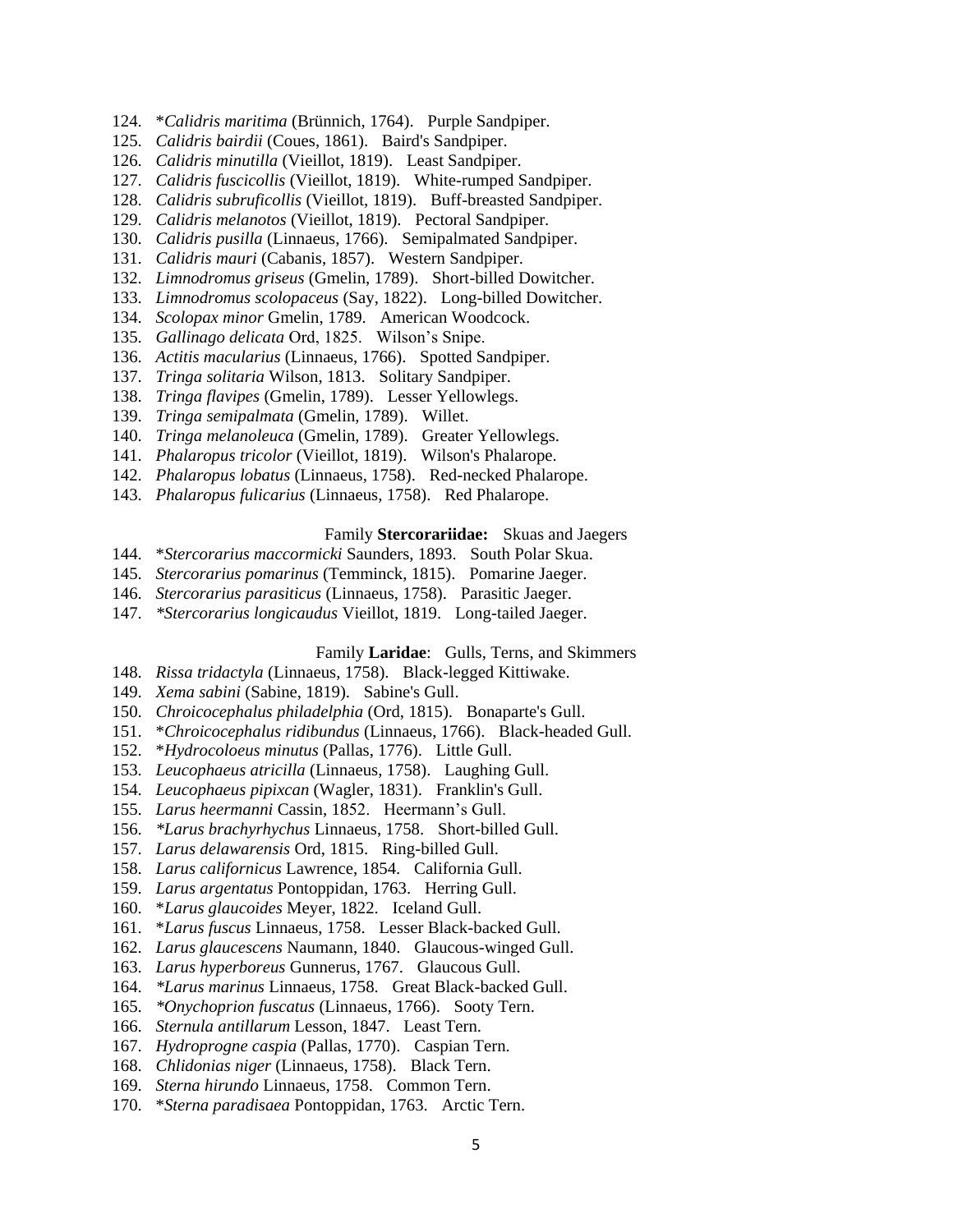- 171. *Sterna forsteri* Nuttall, 1834. Forster's Tern.
- 172. \**Thalasseus maximus* (Boddaert, 1783). Royal Tern.
- 173. *Rynchops niger* Linnaeus, 1758. Black Skimmer.

#### Order **GAVIIFOMES**

#### Family **Gaviidae**: Loons

- 174. \**Gavia stellata* (Pontoppidan, 1763). Red-throated Loon.
- 175. \**Gavia pacifica* (Lawrence, 1858). Pacific Loon.
- 176. *Gavia immer* (Brünnich, 1764). Common Loon.
- 177. *Gavia adamsii* (Gray, 1859). Yellow-billed Loon.

### Order **CICONIIFORMES**

#### Family **Ciconiidae**: Storks

178. \**Jabiru mycteria* (Lichtenstein, 1819). Jabiru.

179. *Mycteria americana* Linnaeus, 1758. Wood Stork.

### Order **SULIFORMES**

#### Family **Fregatidae**: Frigatebirds

- 180. *Fregata magnificens* Mathews, 1914. Magnificent Frigatebird.
- 181. *Fregata minor* (Gmelin, 1789). Great Frigatebird.

## Family **Sulidae:** Boobies and Gannets

- 182. \**Sula leucogaster* (Boddaert, 1783). Brown Booby.
- 183. [*Morus bassanus* (Linnaeus, 1758). Northern Gannet.]

#### Family **Anhingidae**: Darters

184. *Anhinga anhinga* (Linnaeus, 1766). Anhinga.

#### Family **Phalacrocoracidae**: Cormorants.

- 185. *Nannopterum auritum* (Lesson, 1831). Double-crested Cormorant.
- 186. *Nannopterum brasilianum* (Gmelin, 1789). Neotropic Cormorant.

#### Order **PELECANIFORMES**

# Family **Pelecanidae**: Pelicans

- 187. *Pelecanus erythrorhynchos* Gmelin, 1789. American White Pelican.
- 188. *Pelecanus occidentalis* Linnaeus, 1766. Brown Pelican.

#### Family **Ardeidae**: Herons, Bitterns, and Allies

- 189. *Botaurus lentiginosus* (Rackett, 1813). American Bittern.
- 190. *Ixobrychus exilis* (Gmelin, 1789). Least Bittern.
- 191. *Ardea herodias* Linnaeus, 1758. Great Blue Heron.
- 192. *Ardea alba* Linnaeus, 1758. Great Egret.
- 193. *Egretta thula* (Molina, 1782). Snowy Egret.
- 194. *Egretta caerulea* (Linnaeus, 1758). Little Blue Heron.
- 195. *Egretta tricolor* (Müller, 1776). Tricolored Heron.
- 196. \**Egretta rufescens* (Gmelin, 1789). Reddish Egret.
- 197. *Bubulcus ibis* (Linnaeus, 1758). Cattle Egret.
- 198. *Butorides virescens* (Linnaeus, 1758). Green Heron.
- 199. *Nycticorax nycticorax* (Linnaeus, 1758). Black-crowned Night-Heron.
- 200. *Nyctanassa violacea* (Linnaeus, 1758). Yellow-crowned Night-Heron.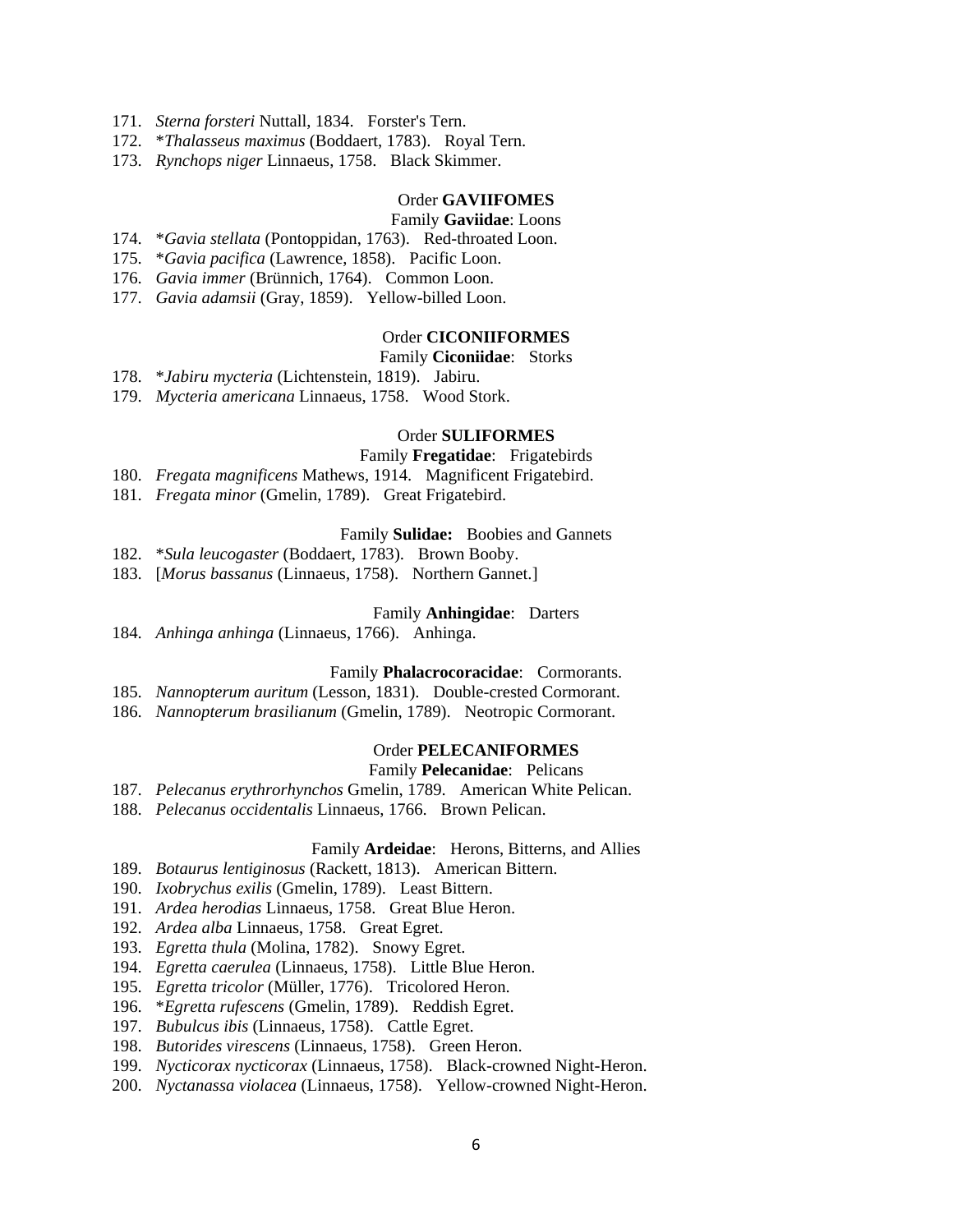### Family **Threskiornithidae**: Ibises and Spoonbills

- 201. *Eudocimus albus* (Linnaeus, 1758). White Ibis.
- 202. *Plegadis falcinellus* (Linnaeus, 1766). Glossy Ibis.
- 203. *Plegadis chihi* (Vieillot, 1817). White-faced Ibis.
- 204. *Platalea ajaja* Linnaeus, 1758. Roseate Spoonbill.

# Order **CATHARTIFORMES**

#### Family **Cathartidae**: New World Vultures

- 205. *Coragyps atratus* (Bechstein, 1793). Black Vulture.
- 206. *Cathartes aura* (Linnaeus, 1758). Turkey Vulture.

## Order **ACCIPITRIFORMES**

### Family **Pandionidae**: Ospreys

207. *Pandion haliaetus* (Linnaeus, 1758). Osprey.

### Family **Accipitridae**: Hawks, Kites, Eagles, and Allies

- 208. *Elanus leucurus* (Vieillot, 1818). White-tailed Kite.
- 209. *Elanoides forficatus* (Linnaeus, 1758). Swallow-tailed Kite.
- 210. *Aquila chrysaetos* (Linnaeus, 1758). Golden Eagle.
- 211. *Circus hudsonius* (Linnaeus, 1766). Northern Harrier.
- 212. *Accipiter striatus* Vieillot, 1808. Sharp-shinned Hawk.
- 213. *Accipiter cooperii* (Bonaparte, 1828). Cooper's Hawk.
- 214. *Accipiter gentilis* (Linnaeus, 1758). Northern Goshawk.
- 215. *Haliaeetus leucocephalus* (Linnaeus, 1766). Bald Eagle.
- 216. *Ictinia mississippiensis* (Wilson, 1811). Mississippi Kite.
- 217. \**Buteogallus anthracinis* (Deppe, 1830). Common Black Hawk.
- 218. *Parabuteo unicinctus* (Temminck, 1824). Harris's Hawk.
- 219. [*Buteo plagiatus* (Schlegel, 1862). Gray Hawk.]
- 220. *Buteo lineatus* (Gmelin, 1788). Red-shouldered Hawk.
- 221. *Buteo platypterus* (Vieillot, 1823). Broad-winged Hawk.
- 222. *Buteo swainsoni* Bonaparte, 1838. Swainson's Hawk.
- 223. \**Buteo albonotatus* Kaup 1847. Zone-tailed Hawk.
- 224. *Buteo jamaicensis* (Gmelin, 1788). Red-tailed Hawk.
- 225. *Buteo lagopus* (Pontoppidan, 1763). Rough-legged Hawk.
- 226. *Buteo regalis* (Gray, 1844). Ferruginous Hawk.

#### Order **STRIGIFORMES**

#### Family **Tytonidae**: Barn Owls

227. *Tyto alba* (Scopoli, 1769). Barn Owl.

#### Family **Strigidae**: Typical Owls

- 228. *Megascops kennicottii* (Elliot, 1867). Western Screech-Owl.
- 229. *Megascops asio* (Linnaeus, 1758). Eastern Screech-Owl.
- 230. *Bubo virginianus* (Gmelin, 1788). Great Horned Owl.
- 231. *Bubo scandiacus* (Linnaeus, 1758). Snowy Owl.
- 232. *Athene cunicularia* (Molina, 1782). Burrowing Owl.
- 233. *Strix varia Barton*, 1799. Barred Owl.
- 234. *Asio otus* (Linnaeus, 1758). Long-eared Owl.
- 235. *Asio flammeus* (Pontoppidan, 1763). Short-eared Owl.
- 236. *Aegolius acadicus* (Gmelin, 1788). Northern Saw-whet Owl.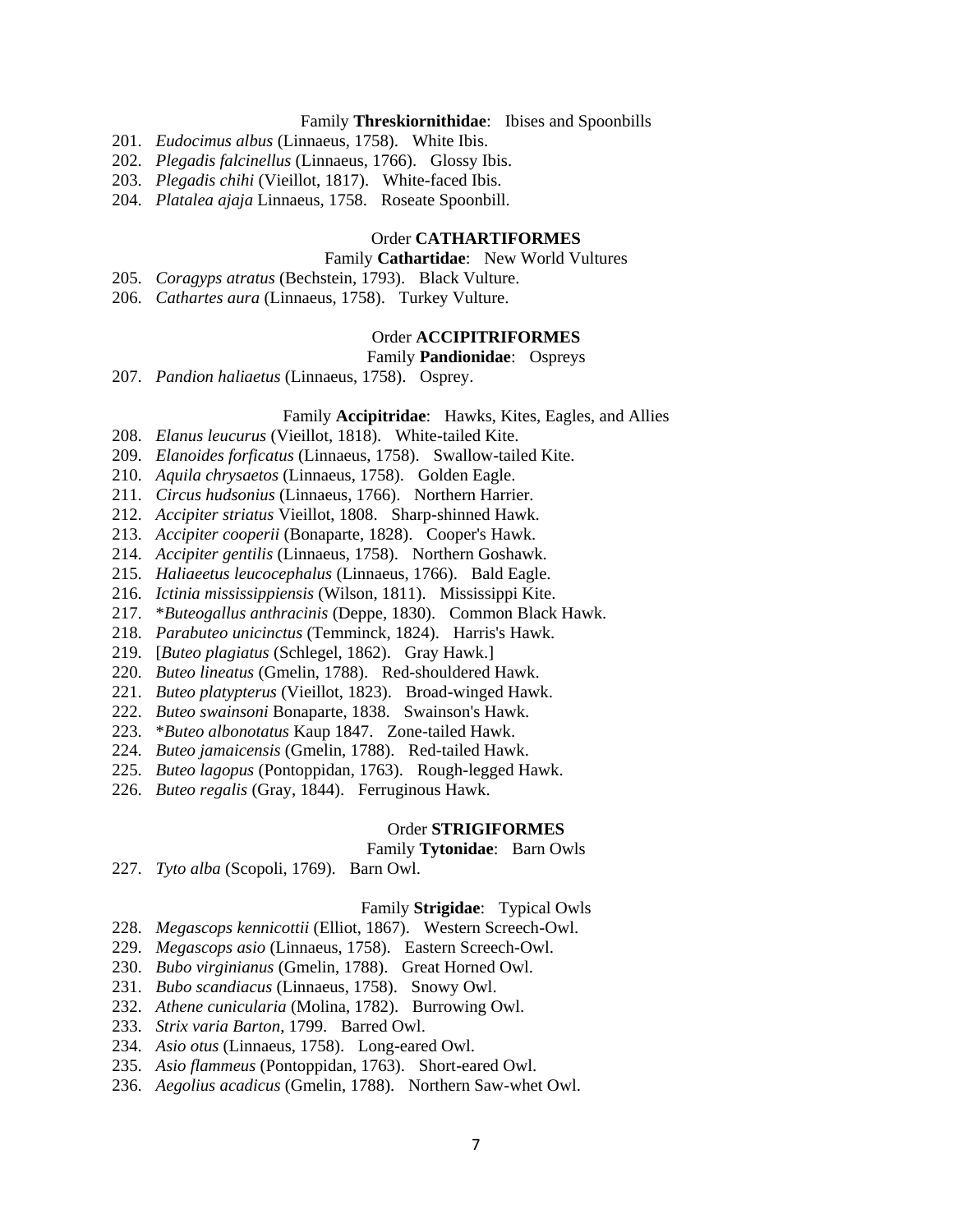# Order **CORACIIFORMES**

## Family **Alcedinidae**: Kingfishers

237. \**Megaceryle torquata* (Linnaeus, 1766). Ringed Kingfisher

238. *Megaceryle alcyon* (Linnaeus, 1758). Belted Kingfisher.

## Order **PICIFORMES**

# Family **Picidae**: Woodpeckers and Allies

- 239. *Melanerpes lewis* (Gray, 1849). Lewis's Woodpecker.
- 240. *Melanerpes erythrocephalus* (Linnaeus, 1758). Red-headed Woodpecker.
- 241. *Melanerpes formicivorus* (Swainson, 1827). Acorn Woodpecker.
- 242. *Melanerpes aurifrons* (Wagler, 1829). Golden-fronted Woodpecker.
- 243. *Melanerpes carolinus* (Linnaeus, 1758). Red-bellied Woodpecker.
- 244. *Sphyrapicus thyroideus* (Cassin, 1852). Williamson's Sapsucker.
- 245. *Sphyrapicus varius* (Linnaeus, 1766). Yellow-bellied Sapsucker.
- 246. *Sphyrapicus nuchalis* Baird, 1858. Red-naped Sapsucker.
- 247. *Picoides pubescens* (Linnaeus, 1766). Downy Woodpecker.
- 248. *Picoides scalaris* (Wagler, 1829). Ladder-backed Woodpecker.
- 249. *Picoides borealis* (Vieillot, 1809). Red-cockaded Woodpecker.
- 250. *Picoides villosus* (Linnaeus, 1766). Hairy Woodpecker.
- 251. *Colaptes auratus* (Linnaeus, 1758). Northern Flicker.
- 252. *Dryocopus pileatus* (Linnaeus, 1758). Pileated Woodpecker.
- 253. †*Campephilus principalis* (Linnaeus, 1758). Ivory-billed Woodpecker.

#### Order **FALCONIFORMES**

# Family **Falconidae**: Caracaras and Falcons

- 254. \**Caracara plancus* (Jacquin, 1784). Crested Caracara.
- 255. *Falco sparverius* Linnaeus, 1758. American Kestrel.
- 256. *Falco columbarius* Linnaeus, 1758. Merlin.
- 257. *Falco rusticolus* Linnaeus, 1758. Gyrfalcon.
- 258. *Falco peregrinus* Tunstall, 1771. Peregrine Falcon.
- 259. *Falco mexicanus* Schlegel, 1851. Prairie Falcon.

#### Order **PSITTACIFORMES**

### Family **Psittacidae**: African and New World Parrots

- 260. [*Myiopsitta monachus* (Boddaert, 1783). Monk Parakeet.]
- 261. †*Conuropsis carolinensis* (Linnaeus, 1758). Carolina Parakeet.

#### Order **PASSERIFORMES**

## Family **Tyrannidae**: Tyrant Flycatchers

- 262. [*Myiarchus tuberculifer* (d'Orbigny and Lafresnaye, 1837). Dusky-capped Flycatcher.]
- 263. *Myiarchus cinerascens* (Lawrence, 1851). Ash-throated Flycatcher.
- 264. *Myiarchus crinitus* (Linnaeus, 1758). Great Crested Flycatcher.
- 265. \**Pitangus sulphuratus* (Linnaeus, 1766). Great Kiskadee.
- 266. \**Tyrannus couchii* Baird, SF, 1858. Couch's Kingbird.
- 267. *Tyrannus vociferans* Swainson, 1826. Cassin's Kingbird.
- 268. *Tyrannus verticalis* Say, 1822. Western Kingbird.
- 269. *Tyrannus tyrannus* (Linnaeus, 1758). Eastern Kingbird.
- 270. *Tyrannus forficatus* (Gmelin, 1789). Scissor-tailed Flycatcher.
- 271. *Contopus cooperi* (Nuttall, 1831). Olive-sided Flycatcher.
- 272. *Contopus sordidulus* Sclater, 1859. Western Wood-Pewee.
- 273. *Contopus virens* (Linnaeus, 1766). Eastern Wood-Pewee.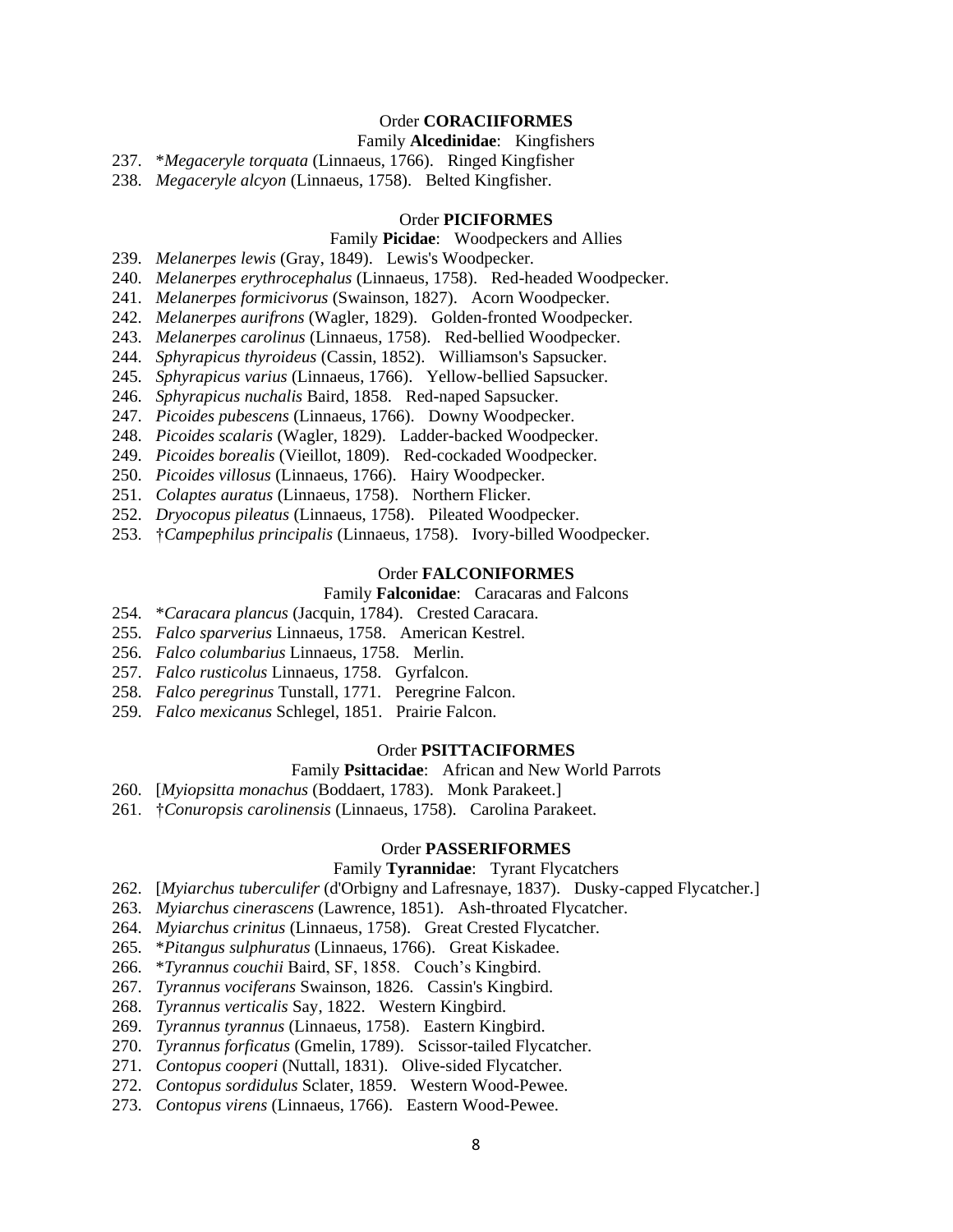- 274. *Empidonax flaviventris* (Baird and Baird, 1843). Yellow-bellied Flycatcher.
- 275. *Empidonax virescens* (Vieillot, 1818). Acadian Flycatcher.
- 276. *Empidonax alnorum* Brewster, 1895. Alder Flycatcher.
- 277. *Empidonax traillii* (Audubon, 1828). Willow Flycatcher.
- 278. *Empidonax minimus* (Baird and Baird, 1843). Least Flycatcher.
- 279. *Empidonax hammondii* (Xántus de Vesey, 1858). Hammond's Flycatcher.
- 280. \**Empidonax wrightii* Baird, 1858. Gray Flycatcher.
- 281. *Empidonax oberholseri* Phillips, 1939. Dusky Flycatcher.
- 282. *Empidonax occidentalis* (Nelson, 1897). Cordilleran Flycatcher.
- 283. \**Sayornis nigricans* (Swainson, 1827). Black Phoebe.
- 284. *Sayornis phoebe* (Latham, 1790). Eastern Phoebe.
- 285. *Sayornis saya* (Bonaparte, 1825). Say's Phoebe.
- 286. *Pyrocephalus rubinus* (Boddaert, 1783). Vermilion Flycatcher.

### Family **Vireonidae**: Vireos

- 287. *Vireo atricapilla* Woodhouse, 1852. Black-capped Vireo.
- 288. *Vireo griseus* (Boddaert, 1783). White-eyed Vireo.
- 289. *Vireo bellii* Audubon, 1844. Bell's Vireo.
- 290. *Vireo vicinior* Coues, 1866. Gray Vireo.
- 291. *Vireo flavifrons* Vieillot, 1808. Yellow-throated Vireo.
- 292. *Vireo cassinii* Xantus de Vasey, 1858. Cassin's Vireo.
- 293. *Vireo solitarius* (Wilson, 1810). Blue-headed Vireo.
- 294. *Vireo plumbeus* Coues, 1866. Plumbeous Vireo.
- 295. *Vireo philadelphicus* (Cassin, 1851). Philadelphia Vireo.
- 296. *Vireo gilvus* (Vieillot, 1808). Warbling Vireo.
- 297. *Vireo olivaceus* (Linnaeus, 1766). Red-eyed Vireo.

### Family **Laniidae**: Shrikes

- 298. *Lanius ludovicianus* Linnaeus, 1766. Loggerhead Shrike.
- 299. *Lanius borealis* Linnaeus, 1758. Northern Shrike.

## Family **Corvidae**: Crows and Jays

- 300. [*Perisoreus canadensis* (Linnaeus, 1766). Canada Jay.]
- 301. *Gymnorhinus cyanocephalus* Wied, 1841. Pinyon Jay.
- 302. *Cyanocitta stelleri* (Gmelin, 1788). Steller's Jay.
- 303. *Cyanocitta cristata* (Linnaeus, 1758). Blue Jay.
- 304. *Aphelocoma woodhouseii* (Baird, 1858). Woodhouse's Scrub-Jay.
- 305. *Nucifraga columbiana* (Wilson, 1811). Clark's Nutcracker.
- 306. *Pica hudsonia* (Sabine, 1823). Black-billed Magpie.
- 307. *Corvus brachyrhynchos* Brehm, 1822. American Crow.
- 308. *Corvus ossifragus* Wilson, 1812. Fish Crow.
- 309. *Corvus cryptoleucus* Couch, 1854. Chihuahuan Raven.
- 310. *Corvus corax* Linnaeus, 1758. Common Raven.

### Family **Remizidae**: Penduline Tits and Verdin

311. *Auriparus flaviceps* (Sundevall, 1850). Verdin.

#### Family **Paridae**: Chickadees and Titmice

- 312. *Poecile carolinensis* (Audubon, 1834). Carolina Chickadee.
- 313. *Poecile atricapillus* (Linnaeus, 1766). Black-capped Chickadee.
- 314. *Poecile gambeli* (Ridgeway, 1886). Mountain Chickadee.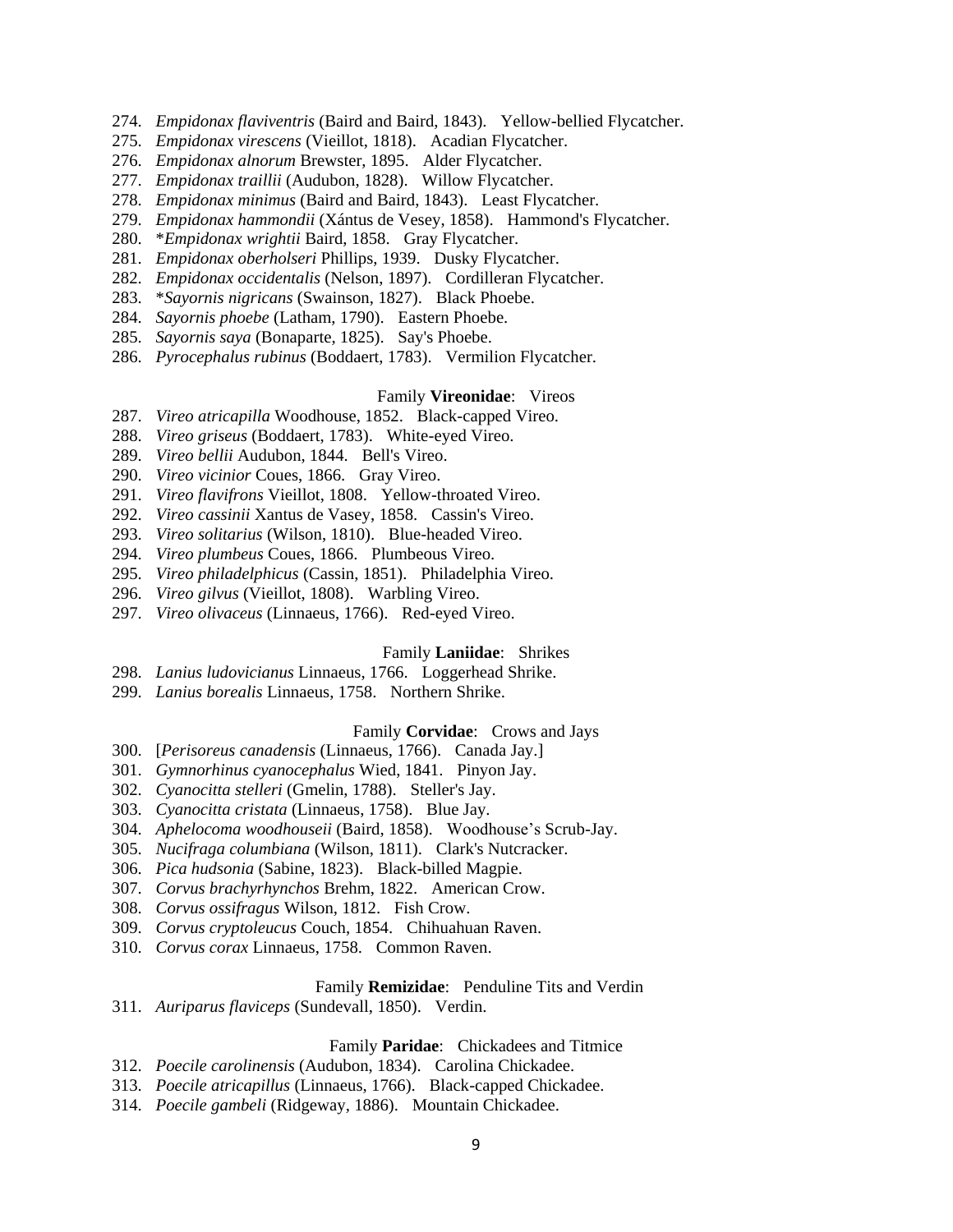- 315. *Baeolophus ridgwayi* (Richmond, 1902). Juniper Titmouse.
- 316. *Baeolophus bicolor* (Linnaeus, 1766). Tufted Titmouse.
- 317. *Baeolophus atricristatus* (Cassin, 1850). Black-crested Titmouse.

## Family **Alaudidae**: Larks

318. *Eremophila alpestris* (Linnaeus, 1758). Horned Lark.

### Family **Hirundinidae**: Swallows

- 319. *Riparia riparia* (Linnaeus, 1758). Bank Swallow.
- 320. *Tachycineta bicolor* (Vieillot, 1808). Tree Swallow.
- 331. \**Tachycineta thalassina* (Swainson, 1827). Violet-green Swallow.
- 322. *Stelgidopteryx serripennis* (Audubon, 1838). Northern Rough-winged Swallow.
- 323. *Progne subis* (Linnaeus, 1758). Purple Martin.
- 324. *Hirundo rustica* Linnaeus, 1758. Barn Swallow.
- 325. *Petrochelidon pyrrhonota* (Vieillot, 1817). Cliff Swallow.
- 326. *Petrochelidon fulva* (Vieillot, 1808). Cave Swallow.

### Family **Aegithalidae**: Long-tailed Tits and Bushtits

327. *Psaltriparus minimus* (Townsend, 1837). Bushtit.

#### Family **Regulidae**: Kinglets

- 328. *Corthylio calendula* (Linnaeus, 1766). Ruby-crowned Kinglet.
- 329. *Regulus satrapa* Lichtenstein, 1823. Golden-crowned Kinglet.

#### Family **Bombycillidae**: Waxwings

- 330. *Bombycilla garrulus* (Linnaeus, 1758). Bohemian Waxwing.
- 331. *Bombycilla cedrorum* Vieillot, 1808. Cedar Waxwing.

#### Family **Ptiliogonatidae**: Silky-Flycatchers

332. [*Phainopepla nitens* (Swainson, 1838). Phainopepla.]

## Family **Sittidae**: Nuthatches

- 333. *Sitta canadensis* Linnaeus, 1766. Red-breasted Nuthatch.
- 334. *Sitta carolinensis* Latham, 1790. White-breasted Nuthatch.
- 335. *Sitta pygmaea* Vigors, 1839. Pygmy Nuthatch.
- 336. *Sitta pusilla* Latham, 1790. Brown-headed Nuthatch.

#### Family **Certhiidae**: Creepers

337. *Certhia americana* Bonaparte, 1838. Brown Creeper.

## Family **Polioptilidae**: Gnatcatchers and Gnatwrens

338. *Polioptila caerulea* (Linnaeus, 1766). Blue-gray Gnatcatcher.

#### Family **Troglodytidae**: Wrens

- 339. *Salpinctes obsoletus* (Say, 1822). Rock Wren.
- 340. *Catherpes mexicanus* (Swainson, 1829). Canyon Wren.
- 341. *Troglodytes aedon* Vieillot, 1809. House Wren.
- 342. *Troglodytes hiemalis* Vieillot, 1819. Winter Wren.
- 343. *Cistothorus stellaris* (Latham, 1790). Sedge Wren.
- 344. *Cistothorus palustris* (Wilson, 1810). Marsh Wren.
- 345. *Thryothorus ludovicianus* (Latham, 1790). Carolina Wren.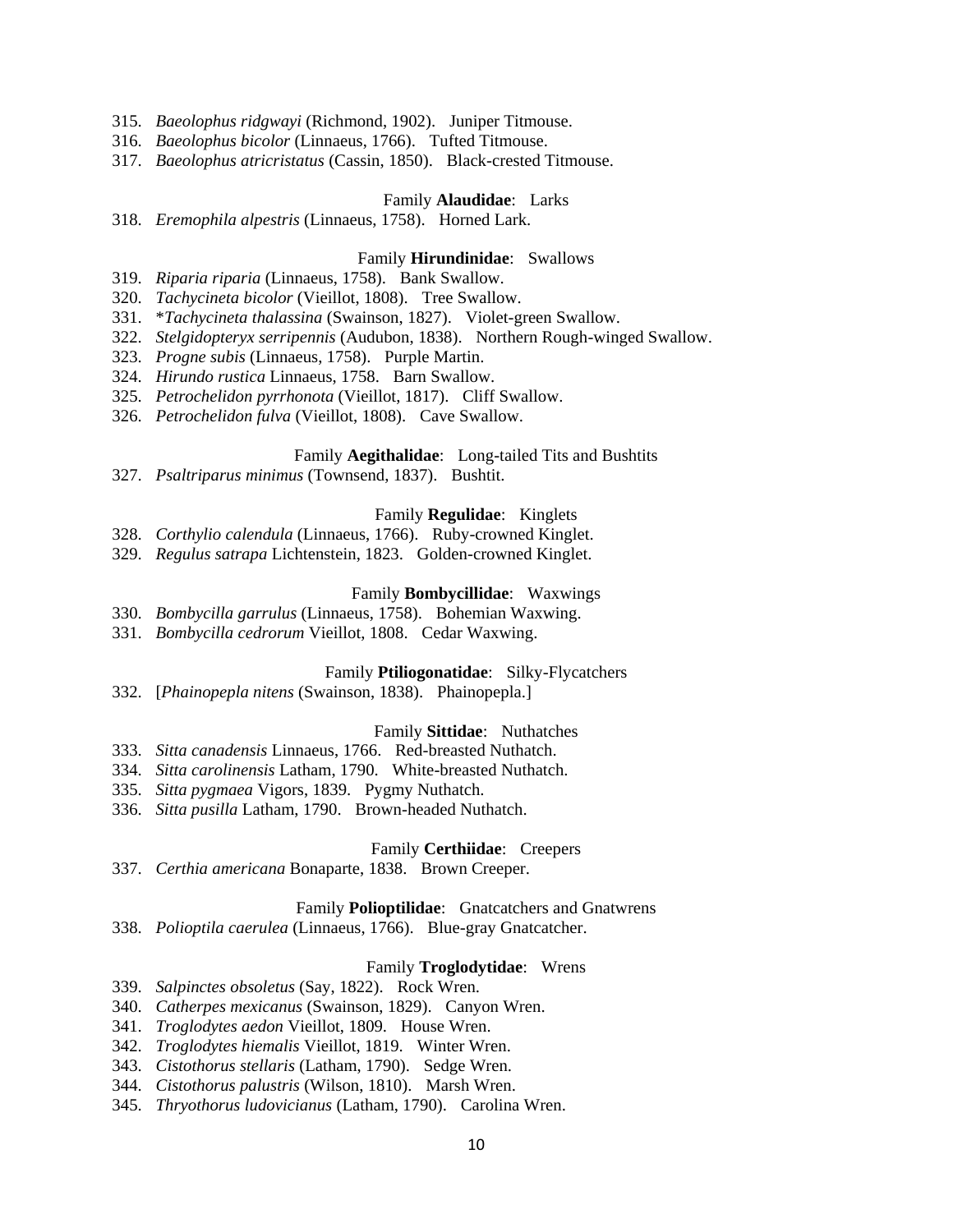346. *Thryomanes bewickii* (Audubon, 1827). Bewick's Wren.

# Family **Mimidae**: Mockingbirds and Thrashers

- 347. *Dumetella carolinensis* (Linnaeus, 1766). Gray Catbird.
- 348. *Toxostoma curvirostre* (Swainson, 1827). Curve-billed Thrasher.
- 349. *Toxostoma rufum* (Linnaeus, 1758). Brown Thrasher.
- 350. *Oreoscoptes montanus* (Townsend, 1837). Sage Thrasher.
- 351. *Mimus polyglottos* (Linnaeus, 1758). Northern Mockingbird.

# Family **Sturnidae**: Starlings

352. *Sturnus vulgaris* Linnaeus, 1758. European Starling.

# Family **Turdidae**: Thrushes

- 353. *Sialia sialis* (Linnaeus, 1758). Eastern Bluebird.
- 354. *Sialia mexicana* Swainson, 1832. Western Bluebird.
- 355. *Sialia currucoides* (Bechstein, 1798). Mountain Bluebird.
- 356. *Myadestes townsendi* (Audubon, 1838). Townsend's Solitaire.
- 357. *Catharus fuscescens* (Stephens, 1817). Veery.
- 358. *Catharus minimus* (Lafresnaye, 1848). Gray-cheeked Thrush.
- 359. *Catharus ustulatus* (Nuttall, 1840). Swainson's Thrush.
- 360. *Catharus guttatus* (Pallas, 1811). Hermit Thrush.
- 361. *Hylocichla mustelina* (Gmelin, 1789). Wood Thrush.
- 362. *Turdus migratorius* Linnaeus, 1766. American Robin.
- 363. \**Ixoreus naevius* (Gmelin, 1789). Varied Thrush.

### Family **Passeridae**: Old World Sparrows

364. *Passer domesticus* (Linnaeus, 1758). House Sparrow.

## Family **Motacillidae**: Wagtails and Pipits

- 365. *Anthus rubescens* (Tunstall, 1771). American Pipit.
- 366. *Anthus spragueii* (Audubon, 1844). Sprague's Pipit.

# Family **Fringillidae**: Fringilline and Cardueline Finches and Allies

- 367. *Coccothraustes vespertinus* (Cooper, 1825). Evening Grosbeak.
- 368. \**Pinicola enucleator* (Linnaeus, 1758). Pine Grosbeak.
- 369. *Haemorhous mexicanus* (Müller, 1776). House Finch.
- 370. *Haemorhous purpureus* (Gmelin, 1789). Purple Finch.
- 371. *Haemorhous cassinii* (Baird, 1854). Cassin's Finch.
- 372. *Acanthis flammea* (Linnaeus, 1758). Common Redpoll.
- 373. *Loxia curvirostra* Linnaeus, 1758. Red Crossbill.
- 374. *Loxia leucoptera* Gmelin, 1789. White-winged Crossbill.
- 375. *Spinus pinus* (Wilson, 1810). Pine Siskin.
- 376. *Spinus psaltria* (Say, 1822). Lesser Goldfinch.
- 377. \**Spinus lawrencei* (Cassin, 1850). Lawrence's Goldfinch.
- 378. *Spinus tristis* (Linnaeus, 1758). American Goldfinch.

### Family **Calcariidae**: Longspurs and Snow Buntings

379. *Calcarius lapponicus* (Linnaeus, 1758). Lapland Longspur.

- 380. *Calcarius ornatus* (Townsend, 1837). Chestnut-collared Longspur.
- 381. *Calcarius pictus* (Swainson, 1832). Smith's Longspur.
- 382. *Rhynchophanes mccownii* (Lawrence, 1851). Thick-billed Longspur.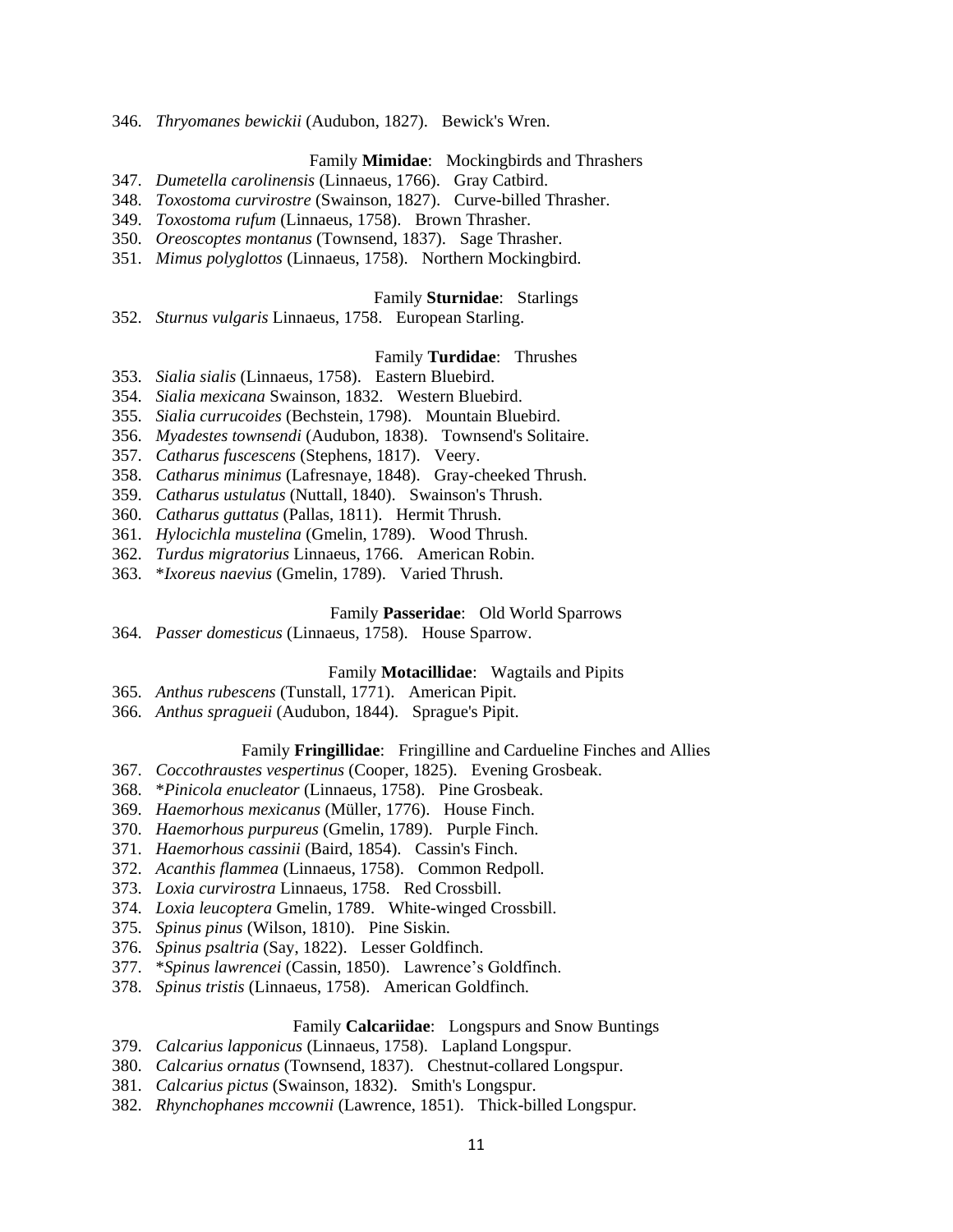383. *Plectrophenax nivalis* (Linnaeus, 1758). Snow Bunting.

## Family **Passerellidae**: New World Sparrows

- 384. *Peucaea cassinii* (Woodhouse, 1852). Cassin's Sparrow.
- 385. *Peucaea aestivalis* (Lichtenstein, 1823). Bachman's Sparrow.
- 386. *Ammodramus savannarum* (Gmelin, 1789). Grasshopper Sparrow.
- 387. *Amphispiza bilineata* (Cassin, 1850). Black-throated Sparrow.
- 388. *Chondestes grammacus* (Say, 1822). Lark Sparrow.
- 389. *Calamospiza melanocorys* (Stejneger, 1885). Lark Bunting.
- 390. *Spizella passerina* (Bechstein, 1798). Chipping Sparrow.
- 391. *Spizella pallida* (Swainson, 1832). Clay-colored Sparrow.
- 392. *Spizella pusilla* (Wilson, 1810). Field Sparrow.
- 393. *Spizella breweri* Cassin, 1856. Brewer's Sparrow.
- 394. *Passerella iliaca* (Merrem, 1786). Fox Sparrow.
- 395. *Spizelloides arborea* (Wilson, 1810). American Tree Sparrow.
- 396. *Junco hyemalis* (Linnaeus, 1758). Dark-eyed Junco.
- 397. *Zonotrichia leucophrys* (Forster, 1772). White-crowned Sparrow.
- 398. \**Zonotrichia atricapilla* (Gmelin, 1789). Golden-crowned Sparrow.
- 399. *Zonotrichia querula* (Nuttall, 1840). Harris's Sparrow
- 400. *Zonotrichia albicollis* (Gmelin, 1789). White-throated Sparrow.
- 401. \**Artemisiospiza nevadensis* (Ridgway, 1853). Sagebrush Sparrow.
- 402. *Pooecetes gramineus* (Gmelin, 1789). Vesper Sparrow.
- 403. *Ammospiza leconteii* (Audubon, 1844). LeConte's Sparrow.
- 404. *Ammospiza nelsoni* (Allen, 1875). Nelson's Sparrow.
- 405. *Centronyx bairdii* (Audubon, 1844). Baird's Sparrow.
- 406. \**Centronyx henslowii* (Audubon, 1829). Henslow's Sparrow.
- 407. *Passerculus sandwichensis* (Gmelin, 1789). Savannah Sparrow.
- 408. *Melospiza melodia* (Wilson, 1810). Song Sparrow.
- 409. *Melospiza lincolnii* (Audubon, 1834). Lincoln's Sparrow.
- 410. *Melospiza georgiana* (Latham, 1790). Swamp Sparrow.
- 411. *Melozone fusca* Swainson, 1827. Canyon Towhee.
- 412. *Aimophila ruficeps* (Cassin, 1852). Rufous-crowned Sparrow.
- 413. *Pipilo chlorurus* (Audubon, 1839). Green-tailed Towhee.
- 414. *Pipilo maculatus* Swainson, 1827. Spotted Towhee.
- 415. *Pipilo erythrophthalmus* (Linnaeus, 1758). Eastern Towhee.

#### Family **Icteriidae**: Yellow-breasted Chats

416. *Icteria virens* (Linnaeus, 1758). Yellow-breasted Chat.

#### Family **Icteridae**: Blackbirds

- 417. *Xanthocephalus xanthocephalus* (Bonaparte, 1826). Yellow-headed Blackbird.
- 418. *Dolichonyx oryzivorus* (Linnaeus, 1758). Bobolink.
- 419. *Sturnella magna* (Linnaeus, 1758). Eastern Meadowlark.
- 420. *Sturnella neglecta* Audubon, 1844. Western Meadowlark.
- 421. *Icterus spurius* (Linnaeus, 1766). Orchard Oriole.
- 422. \**Icterus cucullatus* Swainson, 1827. Hooded Oriole
- 423. *Icterus bullockii* (Swainson, 1827). Bullock's Oriole.
- 424. *Icterus galbula* (Linnaeus, 1758). Baltimore Oriole.
- 425. *Icterus parisorum* Bonaparte, 1838. Scott's Oriole.
- 426. *Agelaius phoeniceus* (Linnaeus, 1766). Red-winged Blackbird.
- 427. *Molothrus bonariensis* (Gmelin, 1789). Shiny Cowbird.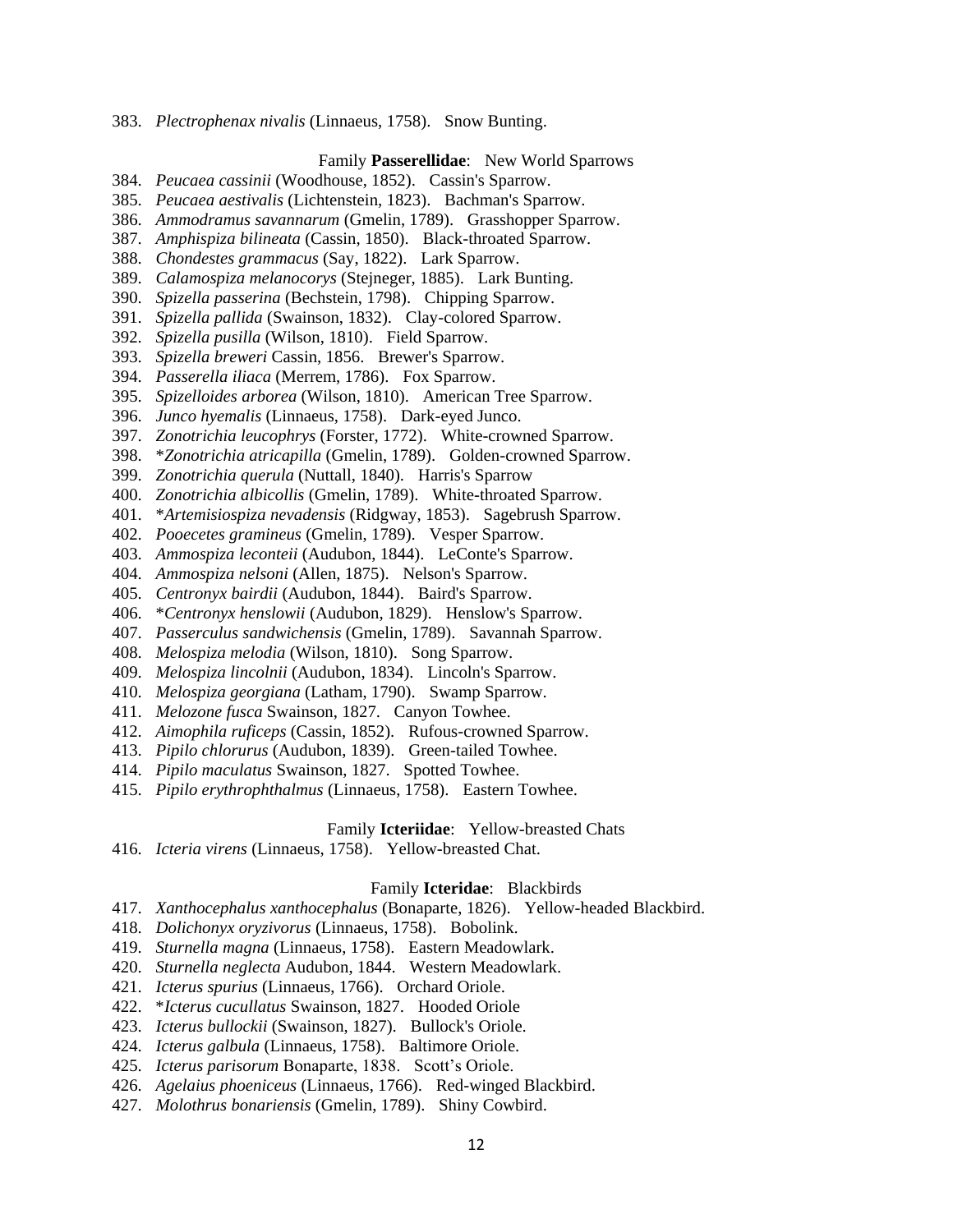- 428. *Molothrus aeneus* (Wagler, 1829). Bronzed Cowbird.
- 429. *Molothrus ater* (Boddaert, 1783). Brown-headed Cowbird.
- 430. *Euphagus carolinus* (Müller, 1776). Rusty Blackbird.
- 431. *Euphagus cyanocephalus* (Wagler, 1829). Brewer's Blackbird.
- 432. *Quiscalus quiscula* (Linnaeus, 1758). Common Grackle.
- 433. *Quiscalus mexicanus* (Gmelin, 1788). Great-tailed Grackle.

#### Family **Parulidae**: Wood-Warblers

- 434. *Seiurus aurocapilla* (Linnaeus, 1766). Ovenbird.
- 435. *Helmitheros vermivorum* (Gmelin, 1789). Worm-eating Warbler.
- 436. *Parkesia motacilla* (Vieillot, 1809). Louisiana Waterthrush.
- 437. *Parkesia noveboracensis* (Gmelin, 1789). Northern Waterthrush.
- 438. *Vermivora chrysoptera* (Linnaeus, 1766). Golden-winged Warbler.
- 439. *Vermivora cyanoptera* Olson and Reveal, 2009. Blue-winged Warbler.
- 440. *Mniotilta varia* (Linnaeus, 1766). Black-and-white Warbler.
- 441. *Protonotaria citrea* (Boddaert, 1783). Prothonotary Warbler.
- 442. *Limnothlypis swainsonii* (Audubon, 1834). Swainson's Warbler.
- 443. *Leiothlypis peregrina* (Wilson, 1811). Tennessee Warbler.
- 444. *Leiothlypis celata* (Say, 1822). Orange-crowned Warbler.
- 445. *Leiothlypis ruficapilla* (Wilson, 1811). Nashville Warbler.
- 446. *Leiothlypis virginiae* (Baird, 1860). Virginia's Warbler.
- 447. *Oporornis agilis* (Wilson, 1812). Connecticut Warbler.
- 448. *Geothlypis tolmiei* (Townsend, 1839). MacGillivray's Warbler.
- 449. *Geothlypis philadelphia* (Wilson, 1810). Mourning Warbler.
- 450. *Geothlypis formosa* (Wilson, 1811). Kentucky Warbler.
- 451. *Geothlypis trichas* (Linnaeus, 1766). Common Yellowthroat.
- 452. *Setophaga citrina* (Boddaert, 1783). Hooded Warbler.
- 453. *Setophaga ruticilla* (Linnaeus, 1758). American Redstart.
- 454. *Setophaga tigrina* (Gmelin, 1789). Cape May Warbler.
- 455. *Setophaga cerulea* (Wilson, 1810). Cerulean Warbler.
- 456. *Setophaga americana* (Linnaeus, 1758). Northern Parula.
- 457. *Setophaga magnolia* (Wilson, 1811). Magnolia Warbler.
- 458. *Setophaga castanea* (Wilson, 1810). Bay-breasted Warbler.
- 459. *Setophaga fusca* (Müller, 1776). Blackburnian Warbler.
- 460. *Setophaga petechia* (Linnaeus, 1766). Yellow Warbler.
- 461. *Setophaga pensylvanica* (Linnaeus, 1766). Chestnut-sided Warbler.
- 462. *Setophaga striata* (Forster, 1772). Blackpoll Warbler.
- 463. *Setophaga caerulescens* (Gmelin, 1789). Black-throated Blue Warbler.
- 464. *Setophaga palmarum* (Gmelin, 1789). Palm Warbler.
- 465. *Setophaga pinus* (Wilson, 1811). Pine Warbler.
- 466. *Setophaga coronata* (Linnaeus, 1766). Yellow-rumped Warbler.
- 467. *Setophaga dominica* (Linnaeus, 1766). Yellow-throated Warbler.
- 468. *Setophaga discolor* (Vieillot, 1809). Prairie Warbler.
- 469. [*Setophaga graciae* (Baird, 1865). Grace's Warbler.]
- 470. *Setophaga nigrescens* (Townsend, 1837). Black-throated Gray Warbler.
- 471. *Setophaga townsendi* (Townsend, 1837). Townsend's Warbler.
- 472. [*Setophaga chrysoparia* (Sclater and Salvin, 1860). Golden-cheeked Warbler.]
- 473. *Setophaga virens* (Gmelin, 1789). Black-throated Green Warbler.
- 474. *Cardellina canadensis* (Linnaeus, 1766). Canada Warbler.
- 475. *Cardellina pusilla* (Wilson, 1811). Wilson's Warbler.